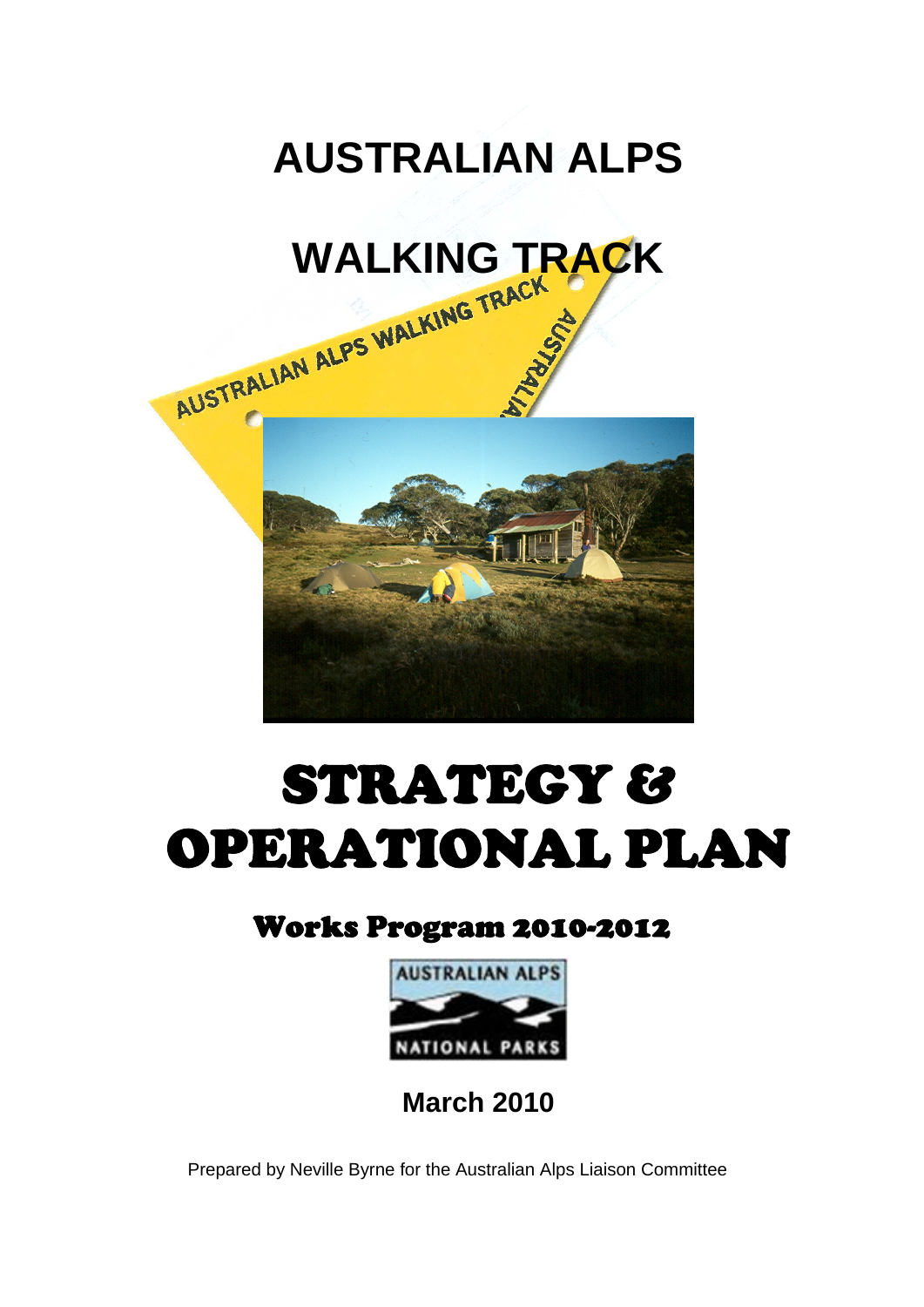### **Executive summary**

The Australian Alps Walking Track (AAWT) is one of Australia's premier long-distance walking tracks for seasoned and self-sufficient walkers seeking remote experiences; and also offers a range of shorter-walk opportunities for less experienced and less-skilled walkers to appreciate the beauty of the Australian Alps.

This strategy clarifies the purpose of the Australian Alps Walking Track and sets the scene for its management for a range of visitor experiences.

The Strategy is a tool to encourage States and the Territory to work co-operatively to manage and promote the route of the AAWT as a continuous entity with a range of walking opportunities, and to identify opportunities and initiatives to further improve the track and its promotion.

The **Strategy** outlines the long-term directions for the management and promotion of the AAWT and seeks:

- consistent presentation of the AAWT regardless of tenure,
- promotion consistent with the park management objectives,
- management consistent with the expectations of both long-distance walkers, and in popular sections with the expectations of those with less skills or experience,
- marketing to domestic and international experience seekers, and
- partnerships to optimise use and management of the AAWT.

The **Operational Plan** specifies medium-term on-ground standards for maintenance and presentation of the AAWT; and is an important vehicle for ensuring consistency of presentation of the track and for communication and information sharing. It specifies standards and operational arrangements for:

- Administration and Oversight
- Managers' Responsibilities
- Approved route of AAWT
- Track Standards
- Signage and Marking
- Facilities
- Accommodation and Camping
- Minimal Impact Code
- Permits and Conditions
- Promotion and Community Education
- Information and Publications
- Stakeholders and Volunteers
- Aboriginal Community Consultation

The **Works Program** highlights significant actions on the AAWT which will be formulated biennially and endorsed by the AAWT Management Group.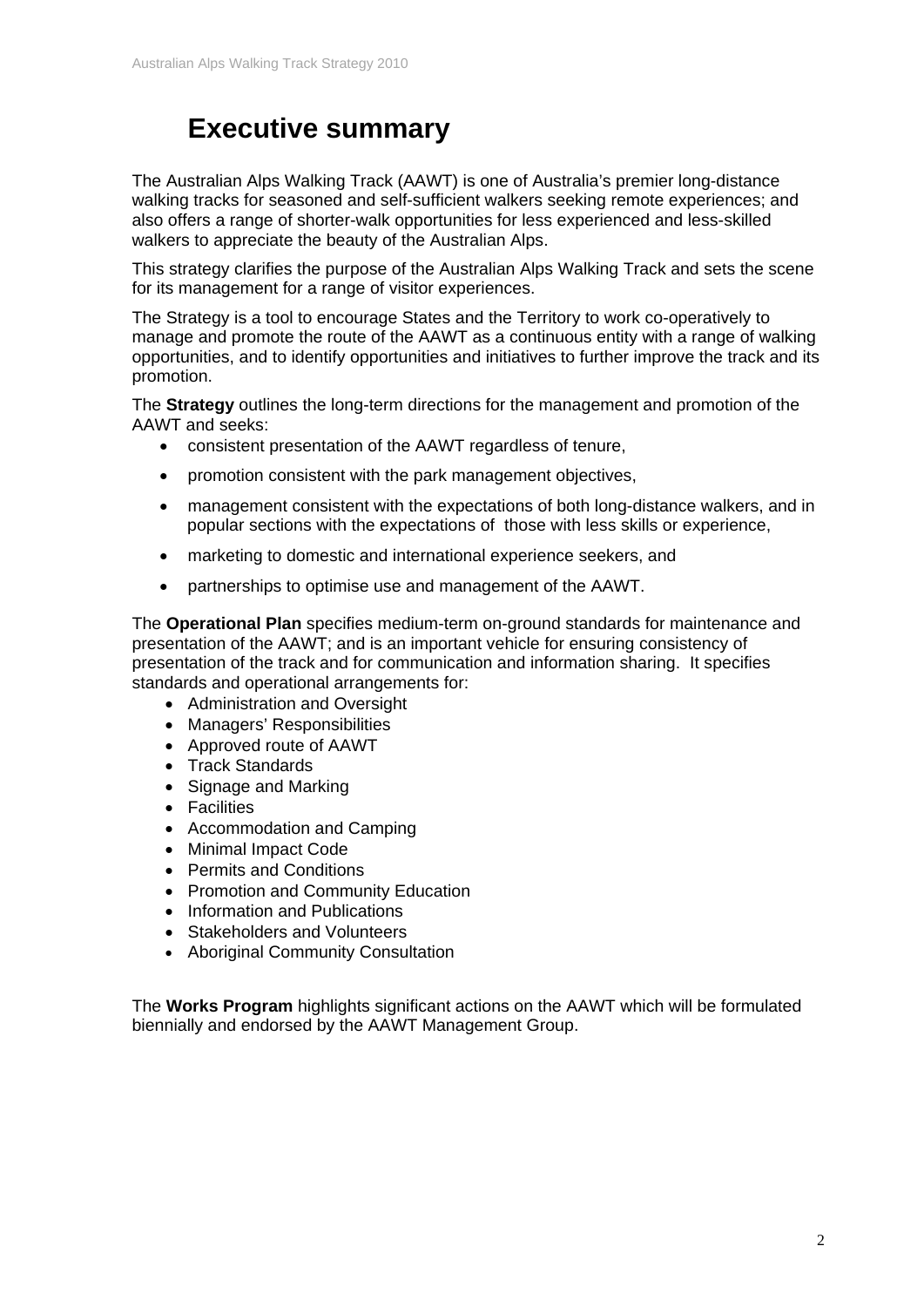#### **Background to the Australian Alps Walking Track**

Since the mid 1930's, conservationists dreamt of creating a continuous protected area of national parks to across the Victorian high country. This interest became even stronger with the dedication of the Kosciuszko National Park in New South Wales and its proximity to the mountain areas in Victoria.

In the early 1970's, bushwalkers began establishing a long-distance walking track from near Melbourne to the New South Wales border at Tom Groggin. This long-distance walking track soon became known as the **Alpine Walking Track** (AWT)**.** 

The AWT followed logging roads and existing walking routes to link many of the highest ridges and mountain peaks in the Victorian Alps. and was marked with a variety of markers, but predominantly a yellow diamond bearing an illustration of a pair of walking legs and the words "Alpine Track".



The formation in 1986 of the cross-border co-operative management program between the national parks managers within Victoria, New South Wales, the Australian Capital Territory and the Federal Government saw interest develop in finding a symbol of the unification of the mountain protected areas.

Agreement was reached on a route for the Australian Alps Walking Track to divert and extend the Alpine Walking Track through the new links of the Alpine National Park, into and through Kosciuszko National Park and subsequently through Namadgi National Park in the ACT.

The track was uniformly marked according to guidelines drafted by all the land managers along the route from Walhalla in the south to the Namadgi Visitor Centre in the ACT.

In 1989, a month-long trek through the Australian Alps National Parks closely followed the Australian Alps Walking Track and celebrated the dedication of Victoria's Alpine National Park and the unification of a contiguous protected area from near Canberra to Mt MacDonald in Victoria.

The route of the Australian Alps Walking Track is mostly contained within the Namadgi, Kosciuszko, Alpine and Baw Baw National Parks but also crosses State Forest land between near Mt Skene and the Baw Baw National Park and again from the Baw Baw National Park to Walhalla; and passes through a range of other reserves including Historic Areas (e.g. Mt Murphy, Mt Wills) and Natural Features & Scenic Reserves (e.g. Mt Skene).

In 1989, the Upper Yarra Track also provided a link from the AAWT to public transport access at Lilydale on the outskirts of Melbourne; this route has subsequently disappeared under bushfire regrowth.

The marking along the AAWT has been standardised in line with the Australian Standard for marking walking tracks and has led to the replacement of the yellow diamond and walking legs with a standardised isosceles triangle shape consistent with the Australian Standard. Colours used for these triangles ranged from a pale blue in 1989 to a more visible yellow (reflective and non-reflective) by the early 2001.

Wildfires in 2003 across much of the alpine area, and again in 2006-07 within parts of the Victorian high country, destroyed much of the marking along the route and led to prolific regrowth of snow gums, mountain and alpine ash and many other high altitude species. This regrowth created difficulties with navigation and physically moving along the AAWT. Clearance programs (primarily between 2004 and 2008) resulted in the AAWT being reopened in 2008 after sections were closed due to risk concerns in heavily burnt areas.

Regrowth of mountain ash in particular will continue to be a major concern for land managers and walkers for many years to come.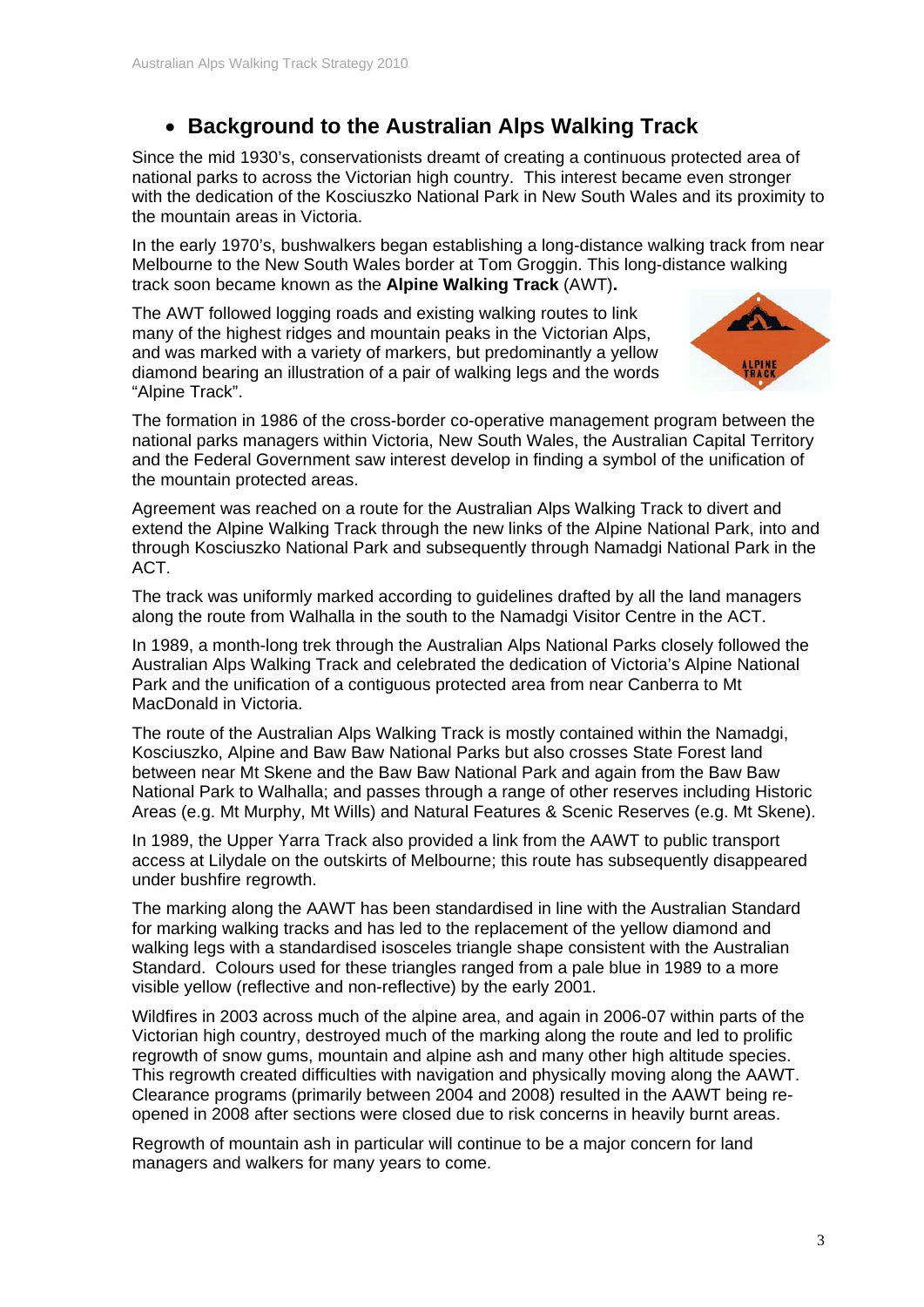#### **Context of the Australian Alps Walking Track**

The Australian Alps Walking Track (AAWT) traverses some of Australia's highest mountains from the doorsteps of Canberra to the forested country east of Melbourne. The track passes through Namadgi, Kosciuszko, Alpine and Baw Baw National Parks as it crosses state boundaries between the Australian Capital Territory, New South Wales and Victoria.

The track covers a total of 650km of south-astern Australia's mountain country including spectacular tracts of alpine and sub-alpine scenery, iconic rivers such as the Murrumbidgee, and the headwaters of the Snowy, the Murray and the Mitta Mitta. It crosses large expansive wilderness areas and takes in the highest mountains of Australia. It links a landscape of not only natural beauty but of human occupation, exploration, hardship, nation building and endeavour through the legacy of Aboriginal routes, stockmen's huts, fences, old towns, ruins and former sites of mining and hydro-electric endeavours.

Walkers can start the track at either Walhalla or Canberra or many points in between. The entire walk can take anywhere from four to ten weeks in total but many people choose to walk sections, particularly in the Brindabella, Jagungal, Bogong High Plains or Baw Baw areas. It is not a continuous formed walking track but rather a connection of linked tracks, management trails, informal routes and unmarked areas where good navigation skills are required. There are several commercial guides who can assist walkers to enjoy short sections of the Track.

While initially conceived and developed as a long distance walking track, the AAWT has now taken on a variety of forms depending on the user and the support they are able to organise.

Current users are diverse and the range includes:

- short trip walkers who use part of the AAWT as a section or loop as part of a more localised walk;
- day walkers who venture onto a popular section of the AAWT as part of a visit to a local feature or short walk
- walkers supported by commercial tour operators and/or standing camps in several short sections of the AAWT
- track runners carrying light loads who attempt to complete the full 650 km distance in the shortest possible time, sometimes as short as four weeks; and
- end-to-end walkers who either:
	- o plan food caches and rest stops along the entire walk and then proceed from one end to the other over 6-10 weeks; or
	- o individuals and groups who attempt a section of the track each year, progressively completing the entire distance;

Following the 2003 fires sections of the AAWT were closed in each state and were progressively re-opened throughout 2003-2004.

In the Australian Capital Territory (ACT) the fires have provided an opportunity to undertake some re-routing of the track from the Tharwa Visitor Centre to Booroomba Rocks. Work to re-open the track has included safety inspections, replacement of fire damaged signs and totems, re-routing and minor clearing works.

The Kosciuszko National Park Management Plan (2006) describes the official route thus:

*"Retain the route of the Australian Alps Walking Track (AAWT) along the Dead Horse Gap Track, Kosciuszko Walk and Summit Walk from Rawson Pass to Charlotte Pass. In order to protect the outstanding values of the area and retain the current range of alpine walking experiences, the AAWT will not be re-routed to traverse any other part of the Main Range (Section 8.6)".*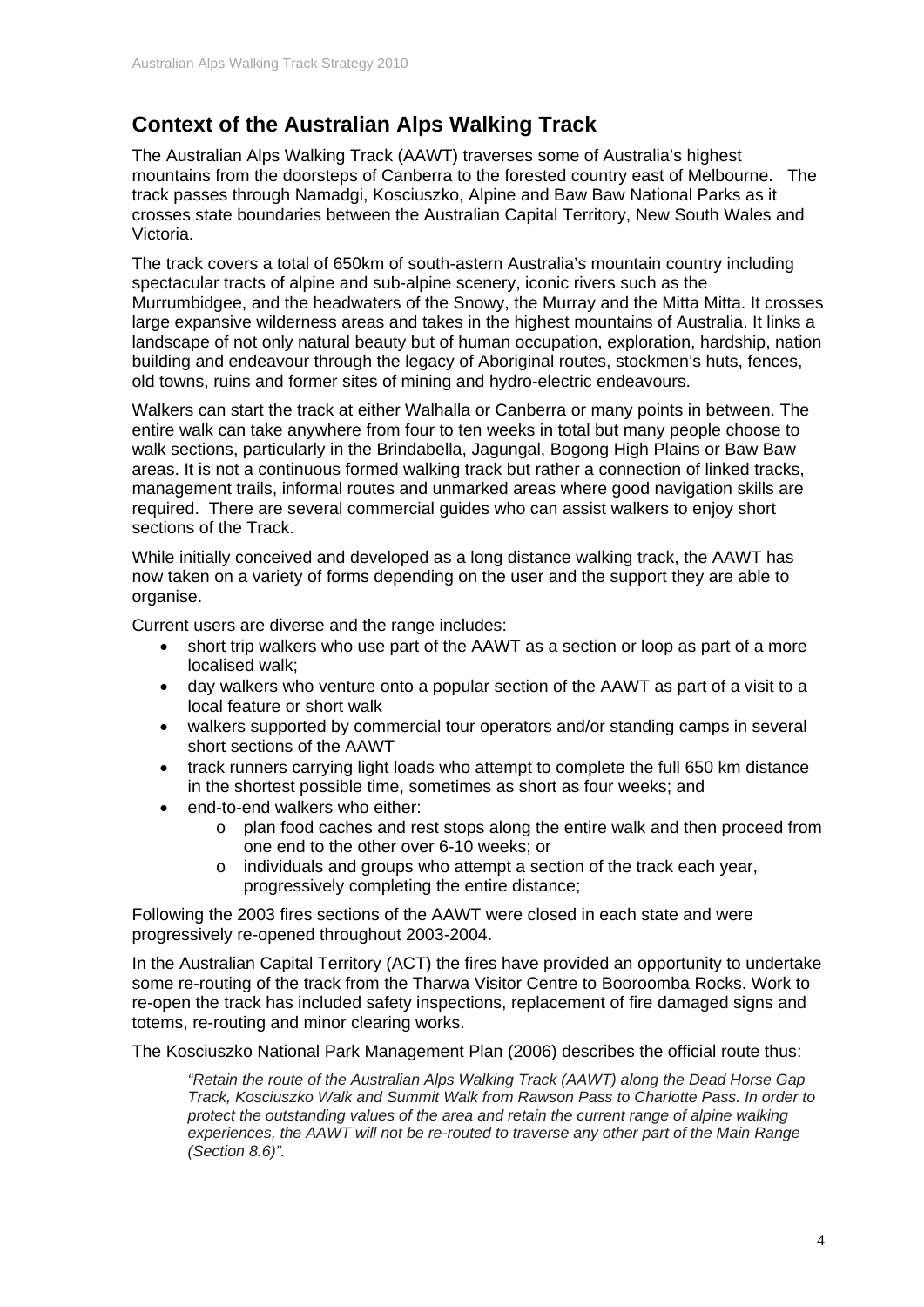The 2007 alpine fires in Victoria again impacted on sections of the AAWT, particularly from Mt Skene to Mt Hotham. Clearing of 2003 fire regrowth and fallen or high risk trees has been a major post-fire recovery program for Parks Victoria. Numerous burnt and damaged markers and totems were replaced throughout the Alpine National Park in early 2008. Sections of the AAWT may still be difficult to follow depending on the extent of regrowth, the level of visitor use to maintain a clear path and the presence of animal pads which may confuse navigation along the correct route.

The 2003 and 2006/2007 bushfires also destroyed a number of historic and other huts which the AAWT passed. Some of these huts are being rebuilt or replaced for public safety purposes and to continue to recognise historical connections with the mountain area.

The *Victorian Trails Strategy 2005-2010* suggested the development of "*linking trails to the Australian Alps Walking Track between Mt Hotham and Falls Creek with accommodation outside the Alpine National Park".* 

Subsequently, one of the five key directions of the Victorian *Nature-based Tourism Strategy (2008-2012)* included the aim of "*establishing the Wild Walks of Victoria with a high yield commercially-run walking component with demountable standing camps/accommodation which does not limit public access".* Wild Walks were proposed as the Grampians Wild Walk, Great Ocean Walk, East Gippsland Wild Walk and the Alpine Wild Walk.

This Nature-based Tourism Strategy also promotes partnerships towards new infrastructure (such as accommodation on long-distance walking trails).

With the development of Australia's international tourism marketing focus on visits by *Experience Seekers* to extensive natural landscapes (of which the Australian Alps is one), awareness and interest in walking some or all of the Australian Alps Walking Track is expected to increase.

The Australian Alps National Landscape Tourism Strategy (2010) re-iterated the concept of a Wild Walk between Mt Hotham and Falls Creek, capitalising on the accommodation available in the alpine resorts

#### **Target Audience for the Australian Alps Walking Track**

In its entirety, the Australian Alps Walking Track has been developed only to a level suitable for persons with extensive overnight bushwalking experience and the skills to navigate and be self-sufficient either by themselves or in their walking group.

Navigational aids along the length of the AAWT are neither meant to provide a regular marker system nor are they maintained to a consistent level. There are sections of the AAWT that pass through wilderness or untracked areas that have few if any markers to guide the walker along the correct route.

Map-reading skills and up-to-date detailed maps are considered essential for completing most sections of the Australian Alps Walking Track. Being in a mountain environment, weather conditions can change rapidly and low cloud and snow can seriously affect navigation and progress.

Never-the-less, there are some sections of the Australian Alps Walking Track that are very well marked and maintained and where extensive navigation or bushwalking experience is neither required nor expected. Land managers maintain these sections of the Australian Alps Walking Track as popular walking tracks to local features and for short loop walks.

Commercial operators also provide additional short-duration supported walks using existing or purpose-built accommodation where this is feasible.

In high use and popular sections of the Australian Alps Walking Track, regular interactions with other walkers and other modes of recreation can be expected and facilities will be common to assist and inform less experienced walkers to allow them to have a safe and enjoyable walking experience.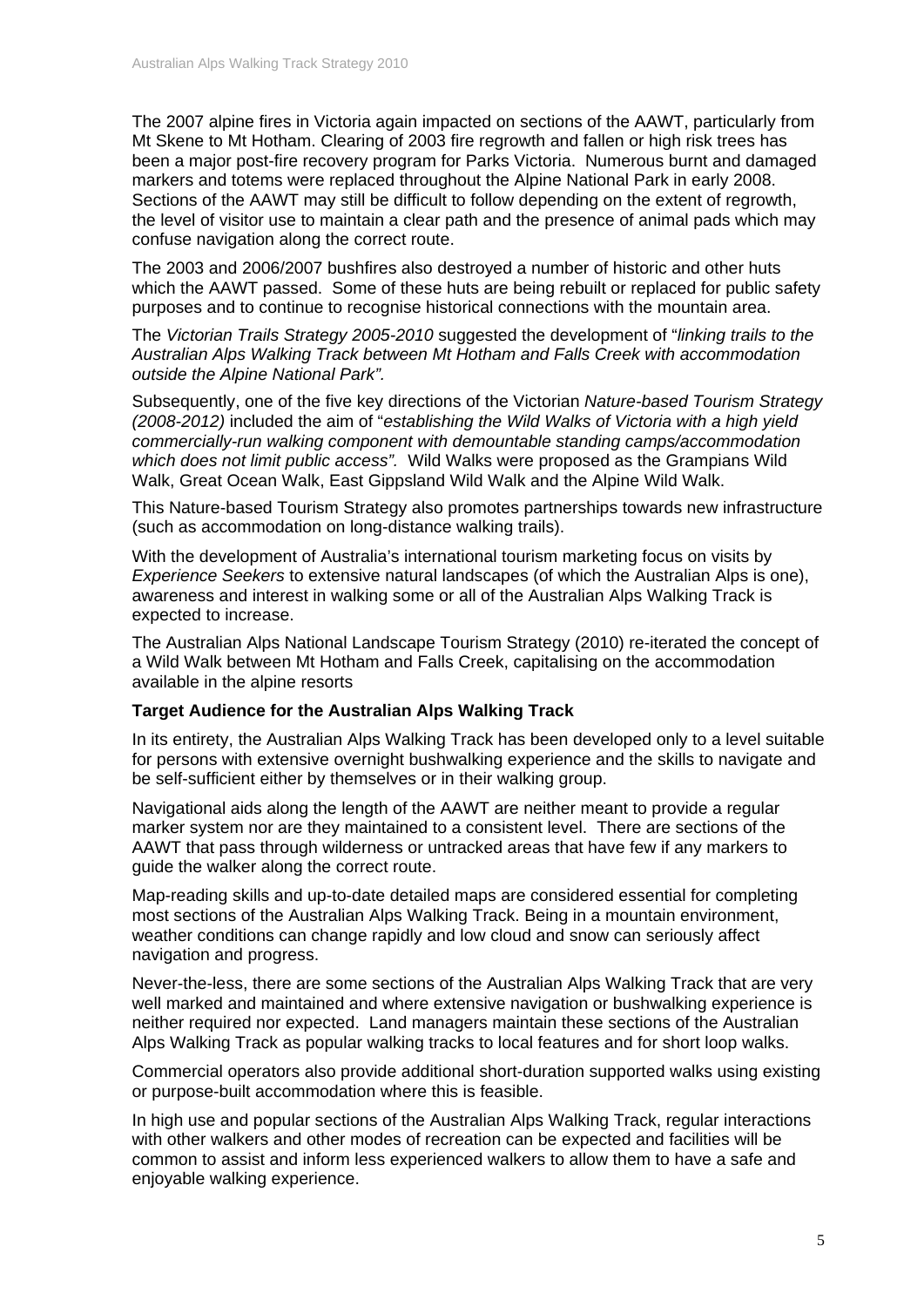### **1. Vision for the Australian Alps Walking Track**

*For people to experience the uniqueness of* 

*a remote Australian alpine environment* 

*through the provision of outstanding walking opportunities.* 

### **2. Strategic Management Directions**

- 1. To achieve this Vision, the Australian Alps Walking Track will be maintained both
	- as a premier long-distance walking track for self-sufficient walkers seeking remote experiences, and with
	- a range of shorter-walk opportunities for less experienced and less-skilled walkers to experience the beauty of the Australian Alps.
- 2. The AAWT will have a consistent presentation in similarly-zoned park environments in the Australian Alps regardless of tenure by:
	- a. maintaining marking and management standards as detailed in the Operational Plan;
	- b. regular contact between land managers responsible for sections of the AAWT; and
	- c. promoting sections of the AAWT in a manner consistent with the management objectives of park zones, including wilderness areas.
- 3. The entire length of the AAWT will be managed for those seeking remote walking opportunities by:
	- a. generally maintaining a relatively low level of facilities and marking,
	- b. promoting self-sufficiency (e.g. navigation, overnight accommodation),
	- c. promoting minimal impact philosophies, and
	- d. where feasible minimising interactions with vehicular traffic.
- 4. Short, high-profile or popular sections of the AAWT will be managed and promoted for those who seek to experience a small portion of one of Australia's iconic long distance walks, but who generally lack the time, skills, equipment or experience to be self-sufficient by:
	- a. encouraging skilled tour operators to develop short walk opportunities,
	- b. identifying and well-marking short sections of the AAWT that link popular features or destinations, and
	- c. promoting partnerships to develop sustainable accommodation (within the national parks where management plans allow or outside if they do not allow) for 2-5 day walks on the AAWT with commercially-guided opportunities.
- 5. The AAWT is available to everyone and will be marketed to domestic and international visitors as one of the best opportunities for the *Experience Seeker* to immerse themselves into the natural and cultural features of the Australian Alps.
- 6. New partnerships will be encouraged to optimise use and management of the AAWT and its promotion, including with volunteers, commercial interests and nearby tourism operations (e.g. resorts).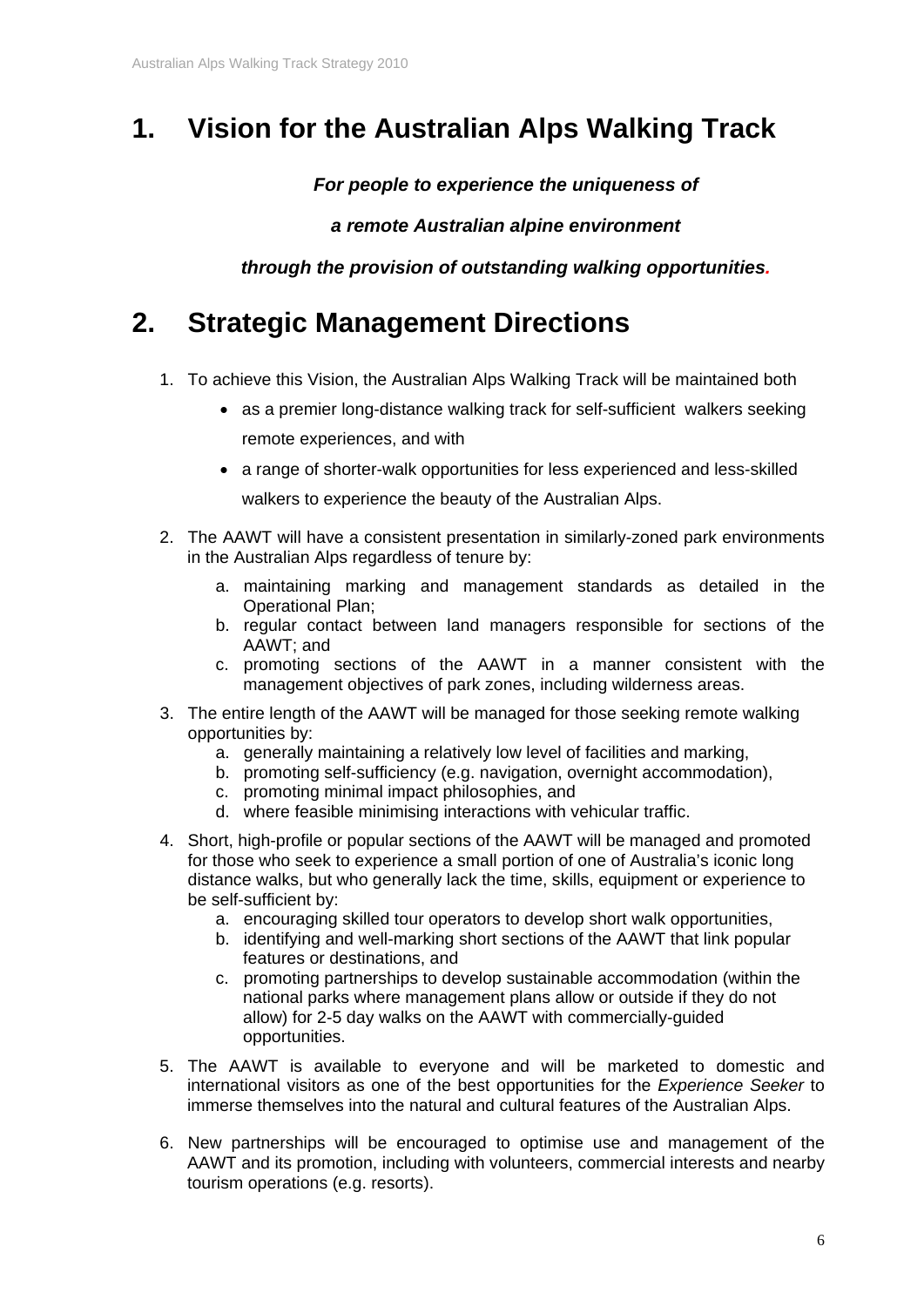## **3. Action Plan for 2010 – 2012**

| Task                                                                                                | <b>Specific detail</b>                                                                                                                   | <b>Priority/Year</b> |  |  |
|-----------------------------------------------------------------------------------------------------|------------------------------------------------------------------------------------------------------------------------------------------|----------------------|--|--|
| <b>AAWT Strategy</b>                                                                                | Updated AAWT Strategy approved by AALC                                                                                                   |                      |  |  |
| User information & feedback                                                                         | Review and improve feedback and information mechanisms                                                                                   |                      |  |  |
| Web-based information                                                                               | Continue to update information and notes to web-format<br>including a re-drafting of the planning maps                                   | High                 |  |  |
| <b>AAWT Management Group</b><br>Convene a meeting of the AAWT Management Group at least<br>annually |                                                                                                                                          | 2010, 2011,<br>2012  |  |  |
| Track classification                                                                                | If a national standard is achieved, identify track sections and<br>classify according to the standard                                    | Low                  |  |  |
| Wilderness entry &<br>interpretation signs                                                          | Review the need for wilderness entry signs and adopt common<br>terms for use on interpretive signs for short walks on the<br><b>AAWT</b> |                      |  |  |
| Additional AAWT branding                                                                            | Investigate appropriate AAWT collateral to improve awareness<br>and understanding of AAWT                                                | Medium               |  |  |
| Introductory short walks                                                                            | Identify and promote 2-4 day introductory walks or loops onto<br>the AAWT and link to other initiatives                                  | Medium               |  |  |
| <b>AAWT Strategy</b>                                                                                | Update AAWT Works Program in 2012                                                                                                        | 2012                 |  |  |
| Conduct a 2012 stakeholder meeting (Wahalla or Namadgi<br>Biennial stakeholder meeting<br>areas)    |                                                                                                                                          | 2012                 |  |  |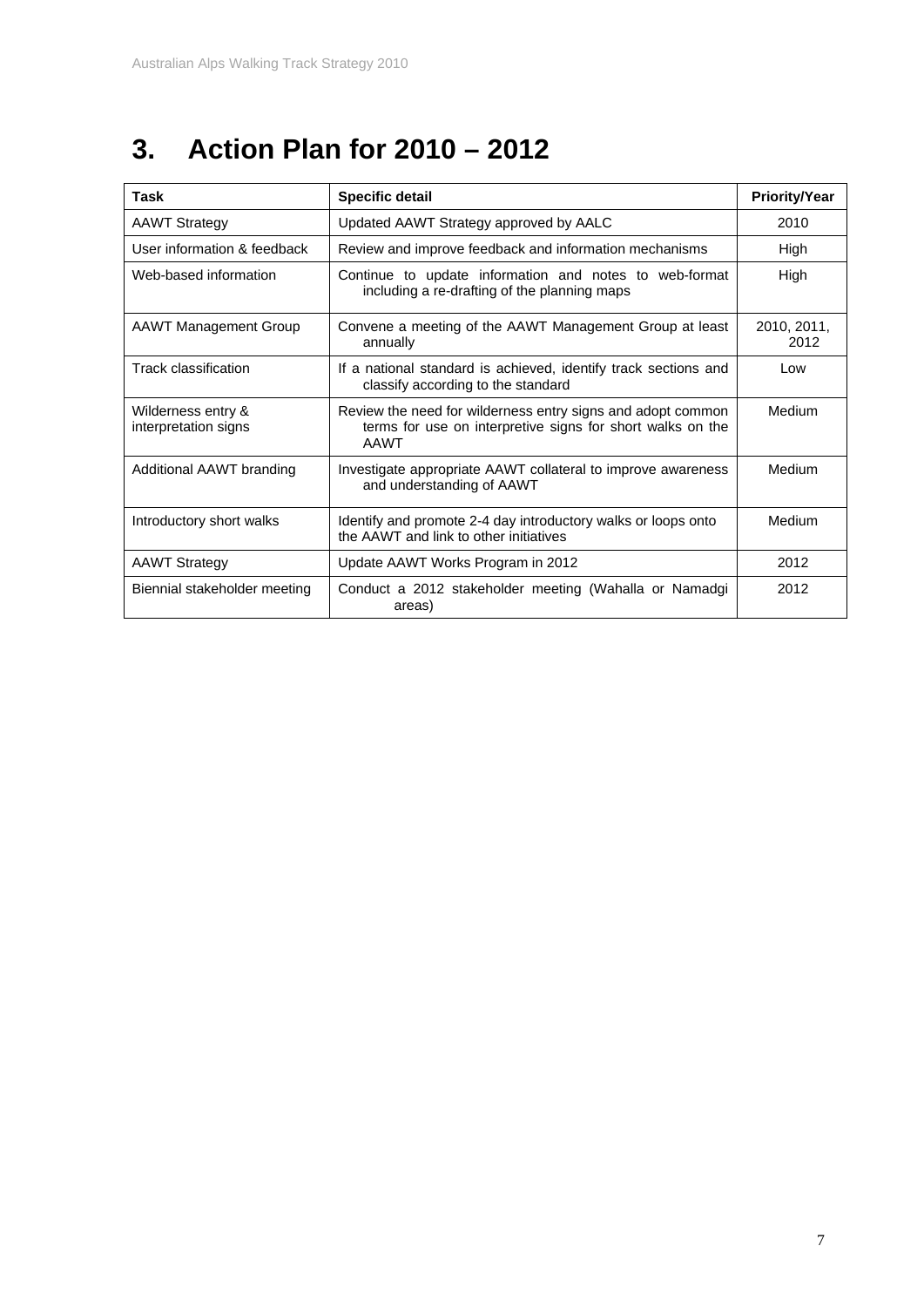### **4. Operational Plan**

On ground management of the AAWT is the responsibility of the respective states and territory as a part of their overall visitor asset infrastructure and maintenance programs.

The coordination of AAWT management across the respective jurisdictions is facilitated through members of the AAWT Management Group which reports through the AANP Visitor Experiences and Marketing Reference Group. This group is made up of park and forest managers with responsibility for sections of the AAWT.

The AAWT Management Group is guided by input from the AAWT Stakeholders Group, which includes peak conservation and bushwalking bodies and commercial guiding and marketing interests.

For the majority of the AAWT, land managers will strive to keep the AAWT open and marked for self-sufficient and experienced walkers to the extent that navigation is only occasionally a significant challenge and that travel along the track is not continuously reduced below a slow walking pace as a result of fallen vegetation and regrowth.

#### **4.1 Administration and Oversight**

Individual State and Territory land managers have the ultimate responsibility for the location and management of their sections of the Australian Alps Walking Track.

Through the AAWT Management Group, they will be offered assistance and support to manage their section(s) of the Australian Alps Walking Track in a manner consistent with the overall strategic directions (see above) and in co-operation with adjacent land managers with responsibility for the AAWT.

The **AAWT Management Group** will regularly convene to discuss common management issues, initiatives and directions and promote a spirit of co-operation to manage the AAWT in as consistent a manner as is possible.

The AAWT Management Group will comprise all local land managers with responsibility for a section of the AAWT. The Management Group will include the Department for Sustainability and Environment which is responsible for approximately 94 kilometres of AAWT in Victorian State Forests.

The Management Group will discuss common issues and approaches at least annually and more frequently if possible. The Management Group will be responsible for also ensuring that proposed projects for inclusion in the biennial AAWT works program are put forward for funding and implementation via the annual call for Project Proposals in the Australian Alps national parks co-operative program.

#### **Terms of Reference of AAWT Management Group**

- promote management of the AAWT consistent with the AAWT Strategy, the Operational plan and individual Agency policies,
- provide a co-operative forum to discuss management techniques and support onground management of the AAWT
- co-ordinate and implement joint projects to raise awareness of and sustainable management of the AAWT
- ensure AAWT management issues beyond the capacity of the Management Group are referred to the Australian Alps Liaison Committee for consideration

An AAWT Stakeholder Group,will support the AAWT Management Group and include representatives with an interest in:

- conservation of the Alps national parks (i.e. National Park Associations)
- walking in mountain environments (i.e. peak walking organisations) , and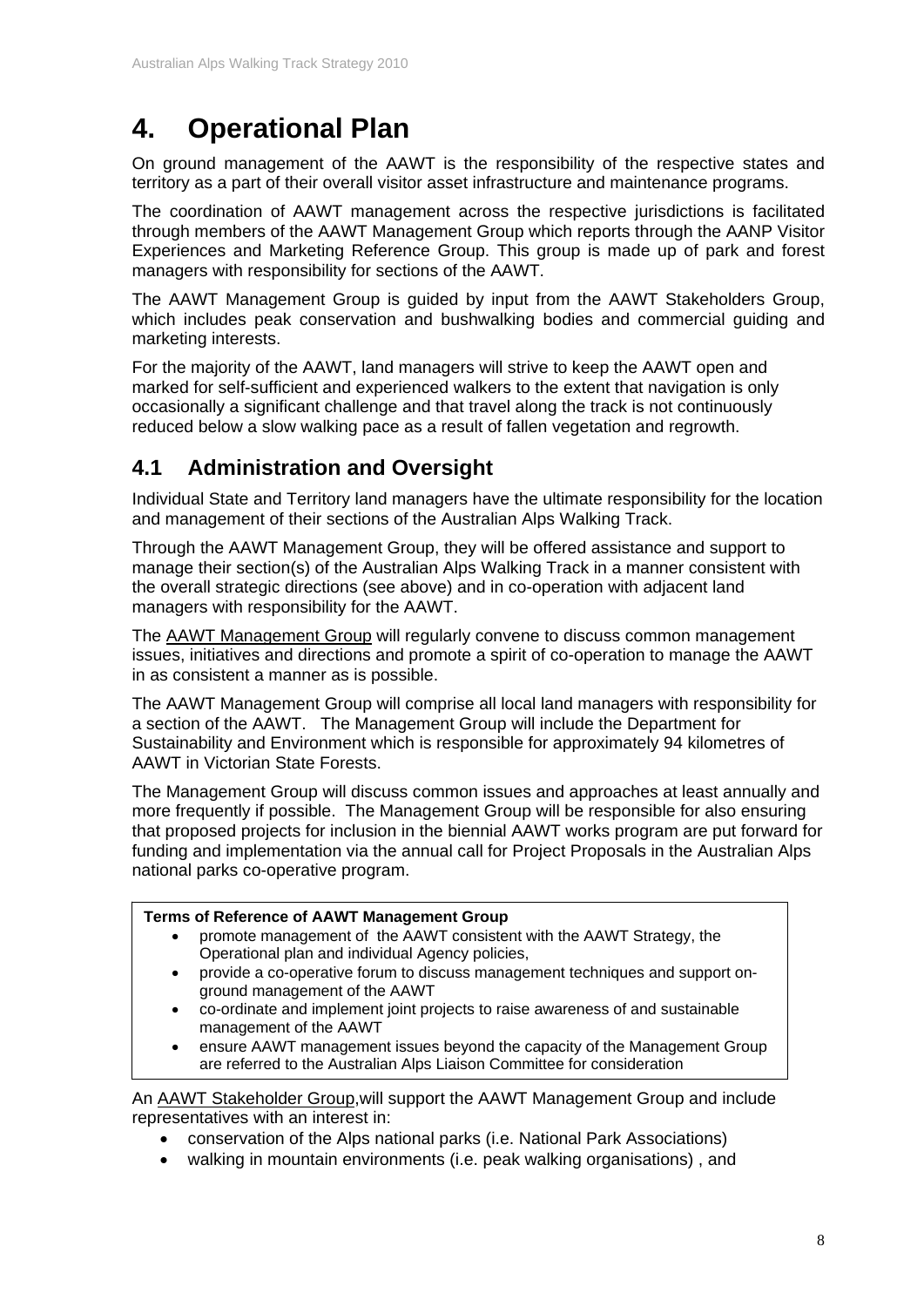commercial support of walkers in mountain environments (i.e. information, accommodation and guiding).

The Stakeholder Group will be brought together every two years and membership of the Stakeholder Group will not be unduly restricted for any person meeting one or more of the above criteria, save for the logistics and organisation of meetings and administration of the Stakeholder Group and the principle that normally each stakeholder group or organisation would only need to be represented by one person at meetings.

#### **Terms of Reference of AAWT Stakeholder Group**

- to provide advice and support to land managers in their management of the AAWT;
- to regularly review the Strategy and Operations Plan for the AAWT and recommend changes;
- assist in the development of a biennial works and promotion program which the management agencies will seek to implement;
- as appropriate, promote and support the AAWT to external bodies including conservation, tourism and recreation interests.

The Australian Alps Liaison Committee will provide financial and administrative support to both the Management Group and the Stakeholder Group to allow them to fulfill their respective Terms of Reference and will consider funding projects brought forward by the groups through the Visitor Experiences and Marketing Reference Group on a competitive basis with project bids from other Reference Groups, as the AANP Program budget allows.

#### **4.2 Managers' Responsibilities**

Respective land managers will:

- maintain the AAWT to the desired classification / standard for each section;
- provide up to date information about conditions along the track;
- install agreed signs to a consistent standard:
- ensure markers and signs are sufficiently maintained or replaced if necessary;
- promote appropriate use through programs such as " leave no trace" and minimal impact ethics;
- with the agreement of Aboriginal communities, recognise and interpret Aboriginal connection to the Alps including any traditional pathways which are coincident with the AAWT; and
- raise the profile of the AAWT through appropriate information and opportunities.

#### **4.3 Approved Route**

The approved and official route of the AAWT will be defined (and may periodically be changed) by the respective management Agencies in line with their park management zoning, operational and safety requirements.

The official route is described in the guidebook *The Australian Alps Walking Track* (Siseman/Chapman 2009). This guidebook may also indicate alternative routes which will not be managed or marked as part of the Australian Alps Walking track by the respective land managers, but may provide interesting alternatives to the official route.

The AAWT serves as the 'backbone' for many other possible routes and loops. Both short and long alternative walks may join and use part of the Australian Alps Walking Track. In addition, popular feeder routes to reach the AAWT from easily accessed locations may also be described.

The opportunities are endless given a map, compass and a little imagination. The official route is the only one that will be signed and branded with the AAWT markers (see Signage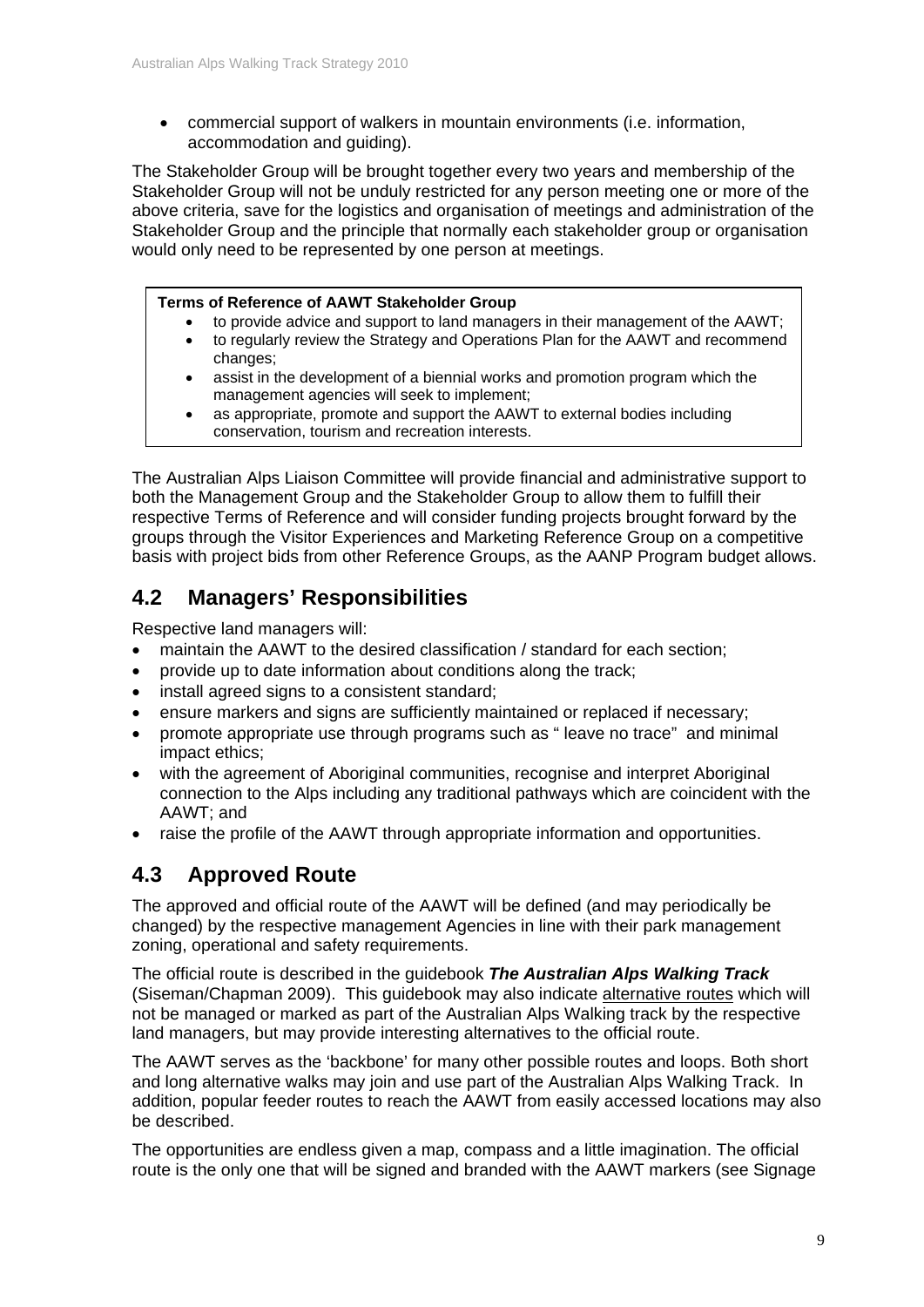and Marking). Signage of any feeder routes, offshoots or alternatives will be at the discretion of the respective management agency. These tracks will not be signed or branded with AAWT markers.

#### **4.4 Track Standards**

There is a national standard that describes the style of construction and maintenance of different walking tracks (Australian Standard AS:2156.1 2001).

This Australian Standard was developed with input and support of all Australian managers of walking tracks in natural areas and organisations representing walking throughout Australia.

The Standard identifies six different levels for track design construction and maintenance to provide for access by people with a wide range of skills, physical capabilities and motivations. (See Appendix 1)

The AAWT across its entire length varies from a highly constructed purpose built walking track to a remote cross-country ramble. In reviewing the map guide and track notes the track will be classified according to the Australian Standard for walking tracks (AS2156.1 – 2001).

Australian Standard AS 2156.2 provides guidance for the construction of infrastructure (e.g. boardwalks, steps, railings) along different walking tracks.

The Department of Sustainability and Environment is leading the development of a userfriendly standard to describe the walking standard of walking tracks (as opposed to the construction standard). This standard needs to be adopted nationally to have relevance to the Australian Alps Walking Track.

#### **4.5 Signage and Marking**

Track signage and marking is designed to provide assistance to walkers and to instil a relationship between the walker and the AAWT. It is not intended that the AAWT be marked at set intervals; nor is it intended to be followed without map, compass or the necessary pre-trip planning.

#### *4.5.1 AAWT Totem Markers*

All intersections along the length of the AAWT will be marked with approved intersection and confirmation totem markers (except as wilderness area management zones may otherwise dictate). These markers are designed to confirm the walker's direction of travel at otherwise unsigned intersections. These markers are also a means of branding the track along its route. (See Appendix 4)

Intersection totems will have an AANP logo and two AAWT yellow triangles; and confirmation totems will bear only one AAWT yellow triangle.

Trials commenced in 2008 of a recycled plastic, fire-resistant substitute for the intersection and confirmation totem to move towards a more sustainable product and to reduce the reliance on (and long-term disposal problems associated with) the traditionally-used CCA treated pine totems. The plastic signs also proved to be more resistant to damage by wild horses compared with wooden (treated pine) signs.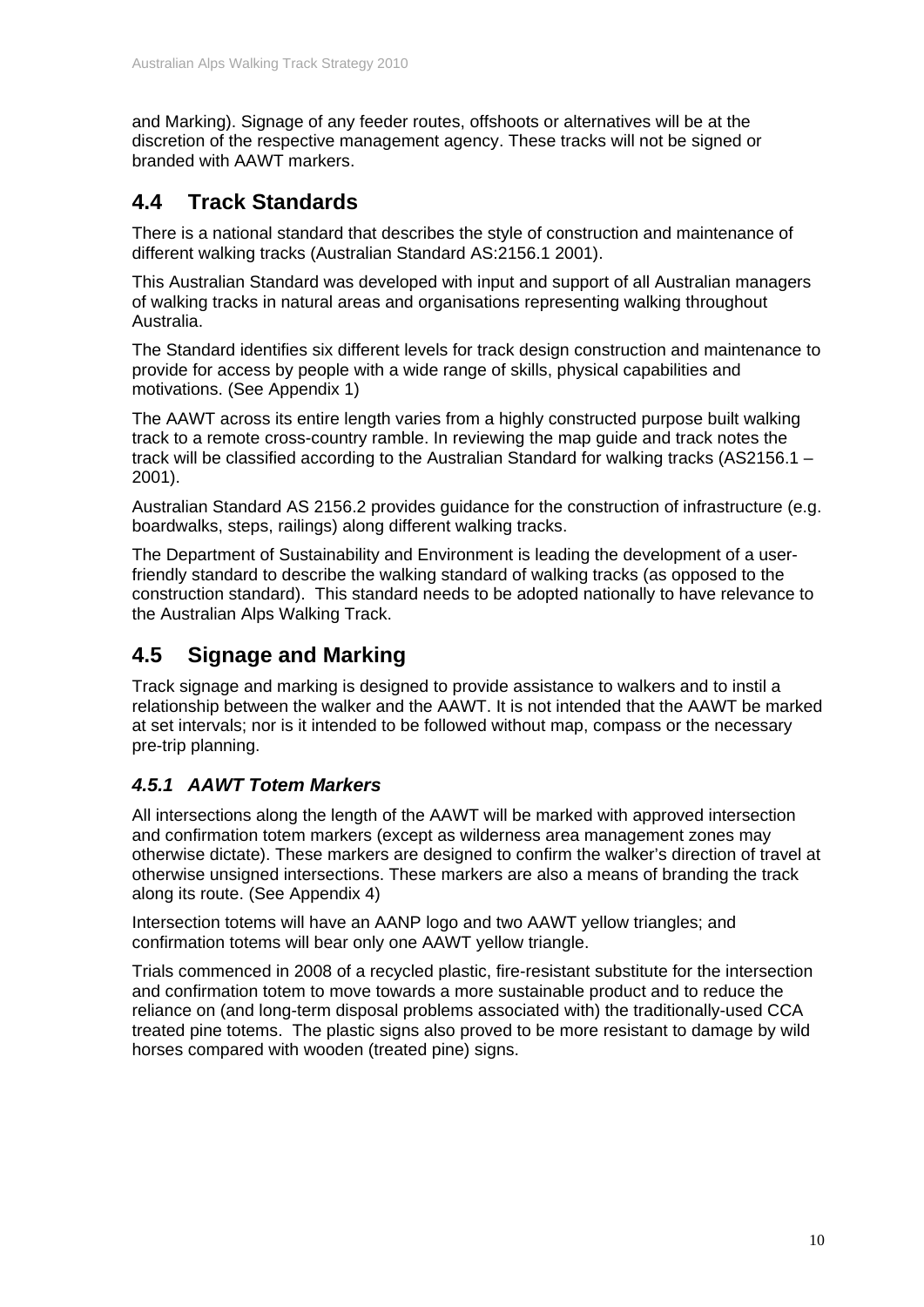#### *4.5.2 AAWT track head and key access signs*

AAWT trackhead and key access signs are designed to provide an overview of the location of the whole of the AAWT and to raise awareness amongst casual visitors to trackheads or at key access points.

An inventory of existing major and minor trailhead and key access signs is shown in Appendix 2. These signs are designed to provide general park visitors, as well as AAWT users, with basic information about the AAWT. They are not intended to be used as directional signs or for pre-trip planning.

#### *4.5.3 Wilderness Areas Entry Signs*

The AAWT passes through, the Razor/Viking, Cobberas, Pilot, Jagungal and Bimberi Wilderness Areas. In all wilderness areas the AAWT will generally be unmarked. Markers will only be used in exceptional circumstances and kept to an absolute minimum (see Appendix 4). Agencies will be encouraged to erect wilderness entry signs close to wilderness boundaries along the AAWT, advising walkers the track is generally unmarked through these areas.

Where other signs are used in wilderness areas (e.g. naming vehicle track) AAWT markers may be used on these signs to clarify the direction of the AAWT (particularly at intersections).

#### **4.6 Facilities**

It is not intended to develop the Australian Alps Walking Track into an 'Overland' or 'Milford' style of track where huts and other facilities are provided along the way. Some sections will continue to be developed and suitable for short day walks, however the bulk of the walk will continue to be a 'remote – natural' experience. Walkers will continue to be required to be independent, fully self sufficient, capable of remote area navigation and have carried out proper pre-trip planning.

Never-the-less, with international marketing of the Australian Alps landscape, more tour operators are expected to offer short guided walks between existing accommodation centres and resorts.

Only basic facilities will be provided by Agencies for AAWT walkers such as:

- Basic marking and sign posting as described above (signage and marking)
- A track developed to the agency specified classification/standard.
- Camping areas, carparks and picnic areas at some major intersections or tracklhead areas of the AAWT which are provided as part of the overall park infrastructure.
- Existing or replaced huts where they are consistent with the policies of the Agency.
- Discrete water collection points in regularly dry areas.

#### **4.7 Accommodation and Camping**

Accommodation is not specifically provided for AAWT users. There are huts along the track that may provide emergency shelter, however track users are expected to be self sufficient, carry camping equipment and should, like other users, not be reliant upon huts for accommodation or shelter.

Walkers often choose to make use of commercial accommodation at resort areas or nearby settlements along the AAWT, as lay-over or rest-and-replenish stops along the route or as the start and finish of short walks that incorporate part of the AAWT.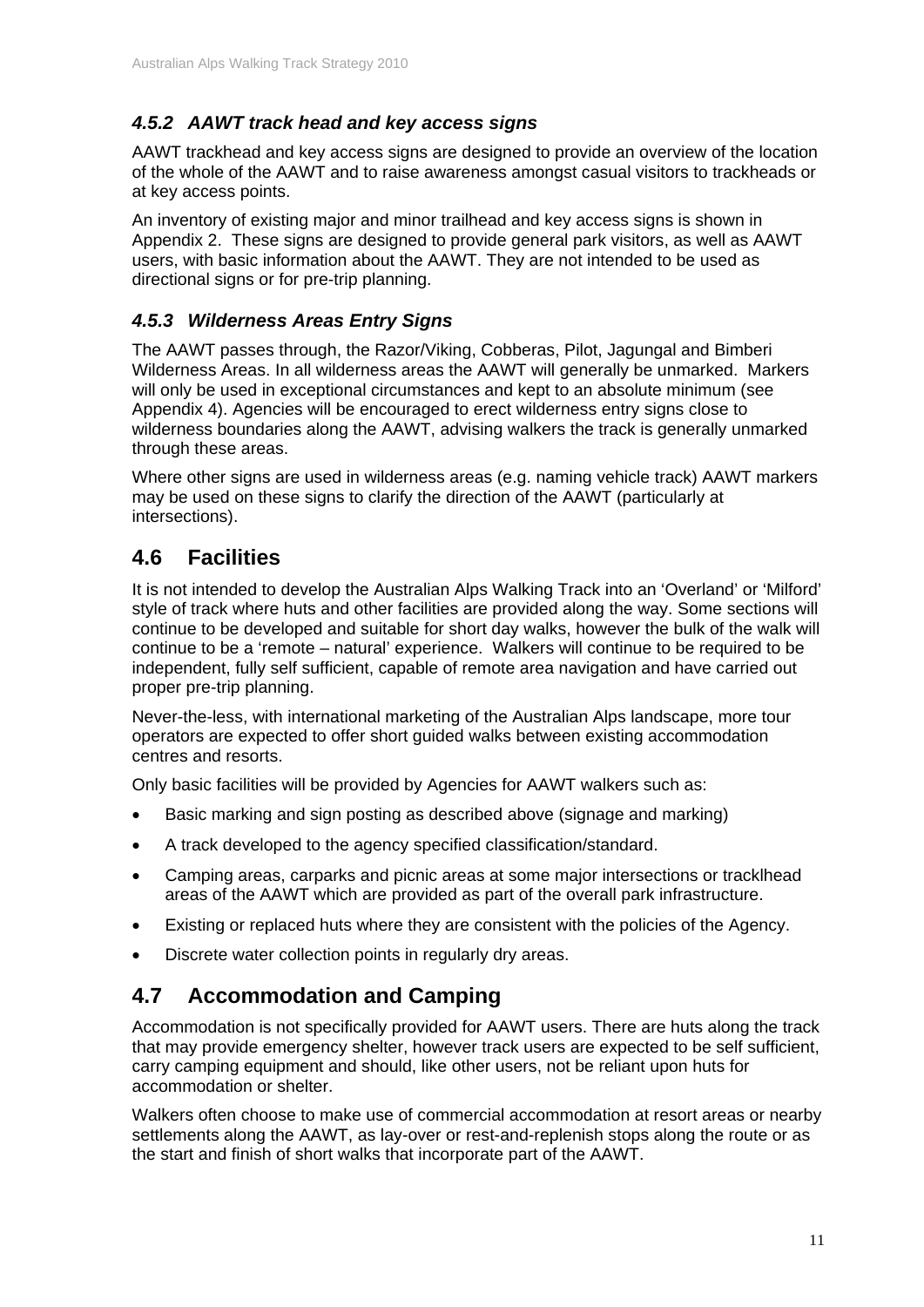### **4.8 Minimal Impact Code**

All information and promotion of the AAWT will include references to the AANP Minimal Impact Code and the Hut Code.

The agencies will promote minimal impact codes and practices through;

- Publications relating to the AAWT
- AANP and agency web sites
- Permit system where applicable
- Trackhead signs
- Visitor centres

#### **4.9 Permits and Conditions**

It is not intended to introduce permits or special conditions specific to walkers using the Australian Alps Walking Track in the foreseeable future. Walkers however must comply with "local" requirements for permits, park regulations and other specific conditions along sections of the track as detailed in Appendix 3.

Commercial operators using the AAWT for part of their business must hold a current licence from the relevant land manager.

#### **4.10 Promotion and Community Education**

The underlying principle of promoting the AAWT is to make the community aware of the Australian Alps as an entity – a vast, fragile and unique region that transcends State and regional boundaries. This principle will align closely with the international marketing of the Australian Alps as one of Australia's National Landscapes.

Accurate promotion of the AAWT should aim to emphasise:

- appropriate minimal impact behaviour,
- self sufficiency for independent travellers with food, camping and first aid equipment,
- need for a high level of navigational and bushwalking skills and leadership,
- remote and rugged nature of the terrain,
- extreme climate of the Alps, and
- the variety of walking opportunities and track conditions from highly formed vehicle tracks, to areas with no marking or track that require cross-country navigation skills and experience.

With the development of Australia's international tourism marketing focus on visits by *Experience Seekers* to extensive natural landscapes, the AAWT promotion to international visitors is expected to increase.

Managers may encourage partnerships and opportunities for less experienced visitors to safely enjoy sections of the AAWT through commercial guided tours and programs from resorts and other nearby accommodation where these options are consistent with the management plans governing that section of the Australian Alps Walking Track.

#### **4.11 Information and Publications**

Information on the Australian Alps Walking Track is variously available from:

- the Australian Alps Walking Track web-page (planning info only);
- the guidebook *The Australian Alps Walking Track*;
- track notes from individuals and clubs: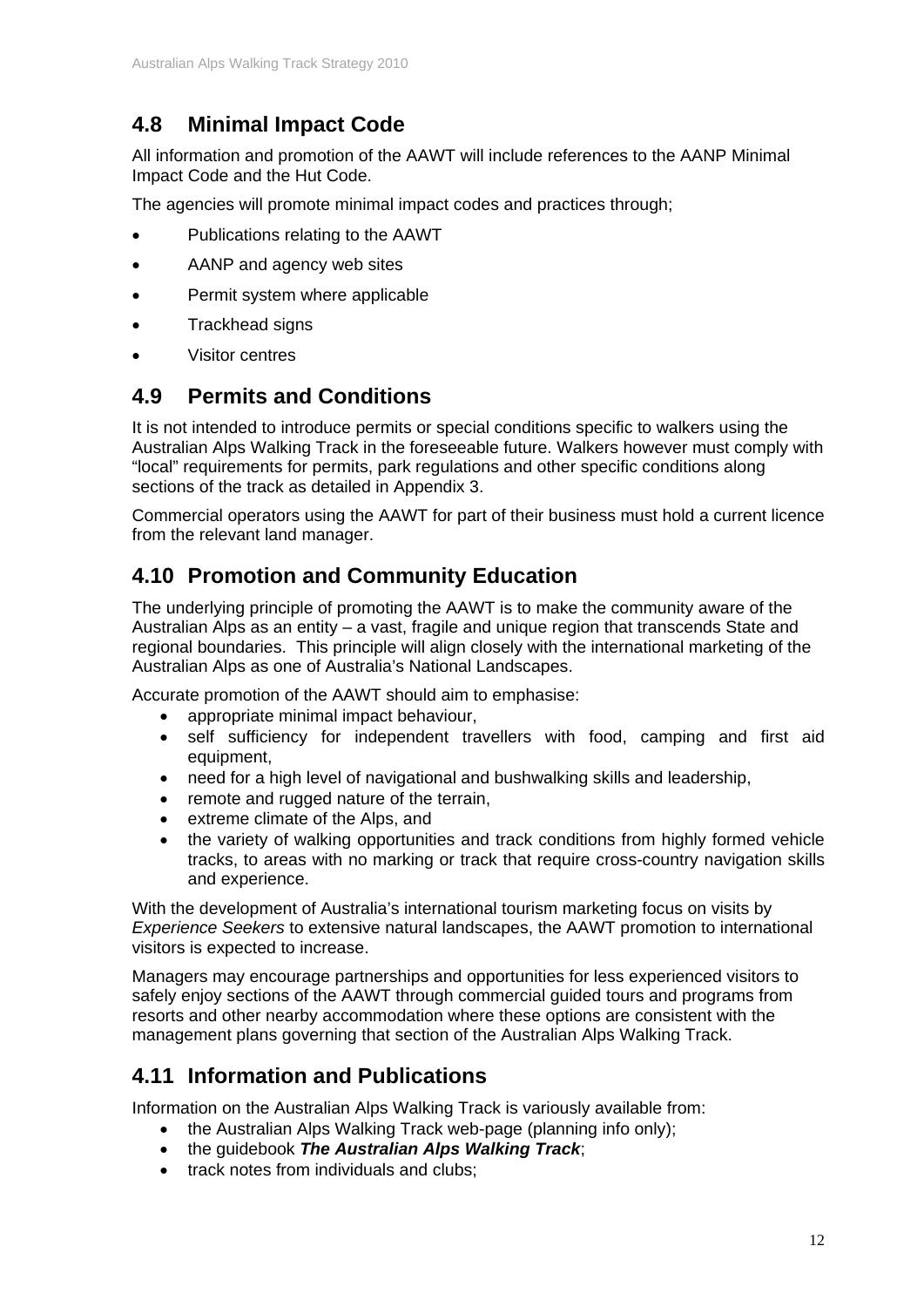internet-based bushwalker forums.

The route of the AAWT is well-documented and described in track notes in the publication "*Australian Alps Walking Track", Walhalla to Canberra*" by John Siseman/ J&M Chapman. This publication was first released in 1988 and has seen revisions and subsequent editions in 1993, 1998 and 2009. The author and publishers of the '*Australian Alps Walking Track'*, will be kept up-to-date with changes to the 'approved route' and any other relevant issues.

Topographic maps are available showing the AAWT.

The AALC will continue to provide and update a general information brochure on the AAWT, and this will be attached to the Australian Alps Walking track webpage.

Relevant mapping authorities and publishers will continue to be advised of changes to the 'approved route' to ensure that the correct route is shown when they review and reprint their maps. The mapping authorities should be contacted on a regular basis as a reminder that the additions/changes are required**.** 

#### **4.12 Stakeholders and Volunteers**

Bushwalking clubs, conservation groups and other organised groups in each state have a close affinity with the AAWT or with respective sections of the track.

The use of volunteer groups to assist with information about track conditions and potential care-taking and/or maintenance programs will be encouraged through the respective agencies at a local office level.

Often these groups have a greater or more up-to-date knowledge of track condition and issues than the responsible park agency. Access to this information would be of assistance in managing the AAWT. Web-access will be identified to provide an interactive tool for individuals and groups to provide updated information on the condition of the AAWT.

Those with a commercial interest in the Australian Alps Walking Track (e.g. guidebook producers, commercial guiding companies) may also be members of the AAWT Stakeholder Group.

Appendix 5 identifies the attendance at meetings of the AAWT Stakeholder Group and their contact details.

#### **4.13 Aboriginal community consultation**

Much is already known about the routes and pathways into and through the mountains that Aboriginal people traditionally used for ceremony, food and social interactions (e.g. Kabaila, P. (2005) *High Country Footprints: Aboriginal Pathways and Movement in the High Country of Southeastern Australia – Recognising the Ancient Paths Beside Modern Highways)*.

It is not proposed to separately investigate additional traditional routes that might be coincident with the AAWT, but relevant Aboriginal communities will be consulted with respect to any major changes to the AAWT or information highlighting Aboriginal connection to the land around the AAWT.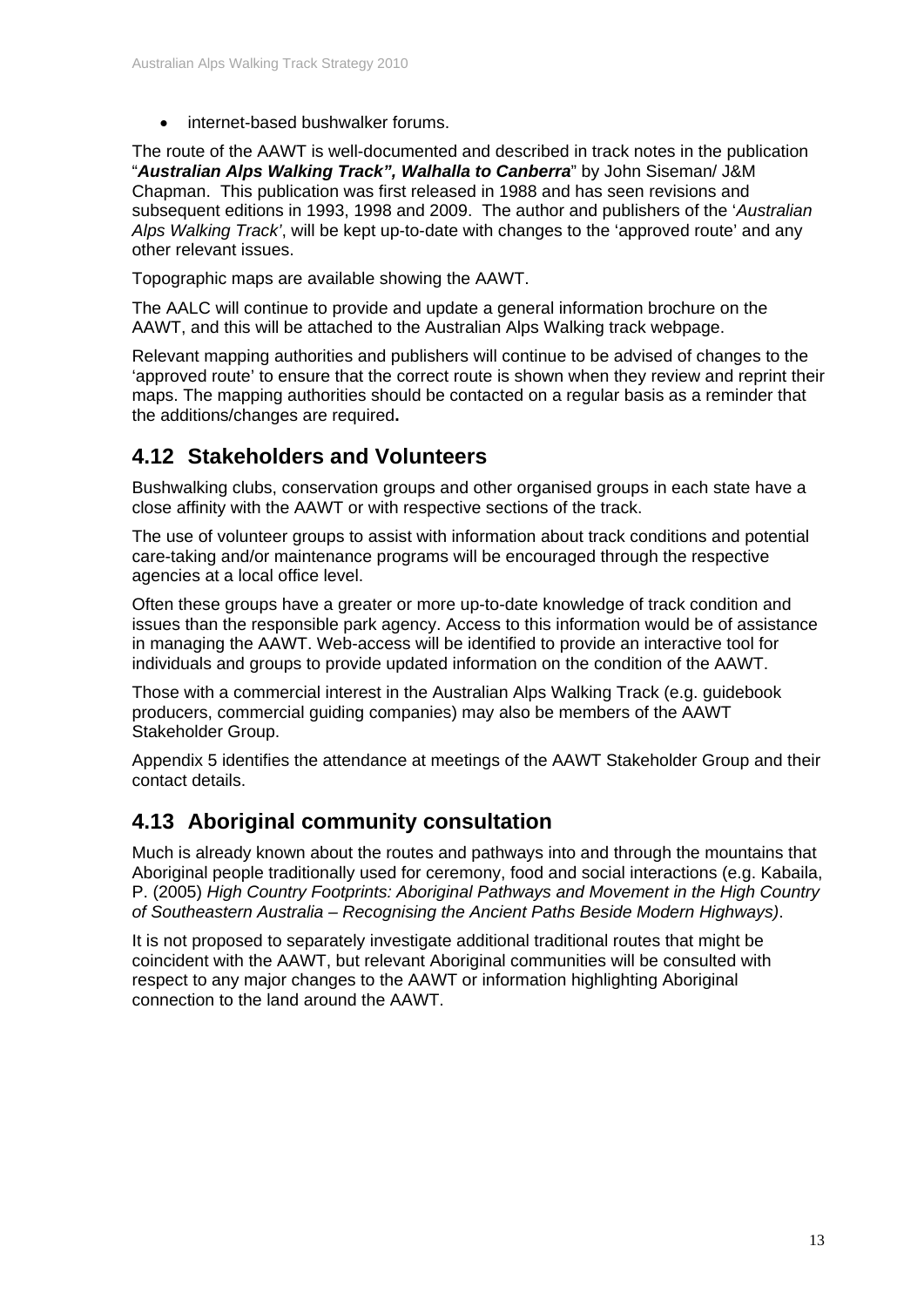### **Appendix 1 AAWT – Track Classification System**

|                                             | <b>General description</b>                                                                                                                                                                                                                                                                                                                                                                         | <b>Key track characteristics</b>                                                                                                                                                                                                                                                                                                                                                                                                                                                                                                 |  |  |  |
|---------------------------------------------|----------------------------------------------------------------------------------------------------------------------------------------------------------------------------------------------------------------------------------------------------------------------------------------------------------------------------------------------------------------------------------------------------|----------------------------------------------------------------------------------------------------------------------------------------------------------------------------------------------------------------------------------------------------------------------------------------------------------------------------------------------------------------------------------------------------------------------------------------------------------------------------------------------------------------------------------|--|--|--|
| $\frac{\text{All access}}{\text{path}}$     | Opportunity for large numbers of visitors, including<br>those with reduced mobility, to undertake walks<br>which are provided with a high level of interpretation<br>and facilities.<br>Users can expect abundant opportunities to learn<br>about the natural environment through interpretive<br>signs or brochures. Users can expect frequent<br>encounters with others.                         | Generally a broad, hard surfaced track suitable for wheelchair<br>use. Steps allowed only with alternate ramp access.<br>Width: 1200 mm or more. Well maintained with minimal<br>intrusions.<br>Facilities along the track may include lookout platforms, seats<br>and barrier rails.<br>Users need no previous experience and are expected to<br>exercise normal care regarding their personal safety.                                                                                                                          |  |  |  |
| <u>Ϋ́β</u> .<br>Graded<br>path<br>(Class 2) | Opportunity for moderate numbers of visitors to walk<br>easily in natural environments which are provided<br>with a moderate to high level of interpretation and<br>facilities.<br>Users can expect to learn about the natural<br>environment with moderate to abundant opportunities<br>to learn through interpretive signs or brochures. Users<br>can expect frequent encounters with others.    | Generally a modified or hardened surface.<br>Width: 900 mm or more. Well maintained with minimal<br>intrusions.<br>Facilities along the track may include lookout platforms, seats<br>and barrier rails.<br>Users need no previous experience and are expected to<br>exercise normal care regarding their personal safety.                                                                                                                                                                                                       |  |  |  |
| Walking<br>track<br>(Class 3)               | Opportunity for visitors to walk in slightly modified<br>natural environments requiring a moderate level of<br>fitness and where the provision of interpretation and<br>facilities is not common.<br>Users can expect opportunities to observe and<br>appreciate the natural environment with limited<br>provision of interpretive signage. Users can expect<br>occasional encounters with others. | Generally a modified surface, sections may be hardened.<br>Width: variable and generally less than 1200 mm. Kept mostly<br>clear of intrusions and obstacles.<br>Facilities generally not provided except for specific safety and<br>environmental considerations.<br>Users need no bushwalking experience and a minimum level<br>of specialised skills. Users may encounter natural hazards<br>such as steep slopes, unstable surfaces and minor water<br>crossings. They are responsible for their own safety.                 |  |  |  |
| Hiking<br>track<br>(Class 4)                | Opportunity for visitors to explore and discover<br>relatively undisturbed natural environments along<br>defined and distinct tracks with minimal (if any)<br>facilities.<br>Users can expect opportunities to observe and<br>appreciate the natural environment without provision<br>of interpretive signage.<br>Users can expect opportunities for solitude with few<br>encounters with others.  | Generally distinct without major modification to the ground.<br>Encounters with fallen debris and other obstacles are likely.<br>Facilities generally not provided except for specific safety and<br>environmental considerations.<br>Users require a moderate level of specialised skills such as<br>navigation skills. Users may require maps and navigation<br>equipment to successfully complete the track. Users need to<br>be self-reliant, particularly in regard to emergency first aid<br>and possible weather hazards. |  |  |  |
| ົດ<br>Marked<br>(Class<br>route             | Opportunity for visitors with advanced outdoor<br>knowledge and skills to find their own way along<br>often indistinct tracks in remote locations.<br>Users can expect frequent opportunities for solitude<br>with few encounters with others.                                                                                                                                                     | Limited modification to natural surfaces and track alignment<br>may be indistinct in places. Minimal cleaning and debris along<br>the track. May include steep sections of unmodified surfaces.<br>Facilities generally not provided except for specific safety and<br>environmental considerations.<br>Users require a high degree of specialised skills such as<br>navigation skills. Users need to be self-reliant, particularly in<br>regard to emergency first aid and possible weather hazards.                            |  |  |  |
| Ummarked<br>ଚ<br>(Class)<br>route           | Opportunity for highly experienced walkers to<br>explore remote and challenging natural areas without<br>reliance on managed tracks.<br>Users can expect extended periods of solitude with<br>few encounters with others.                                                                                                                                                                          | No modification of the natural environment.<br>May include steep sections of unmodified surfaces.<br>Facilities generally not provided.<br>Users require previous experience in the outdoors and a high-<br>level of specialised skills such as navigation skills.<br>Users need to be self-reliant, particularly in regard to<br>emergency first aid and possible weather hazards.                                                                                                                                              |  |  |  |

Note - The Australian Standard for walking tracks (AS2156.1-2001) has been used as the basis for the tracks classification system. Refer to this Standard for complete details on each class of track. The names and symbols given to each class of track have been applied for ease of use and comprehension and are not derived from the Standard.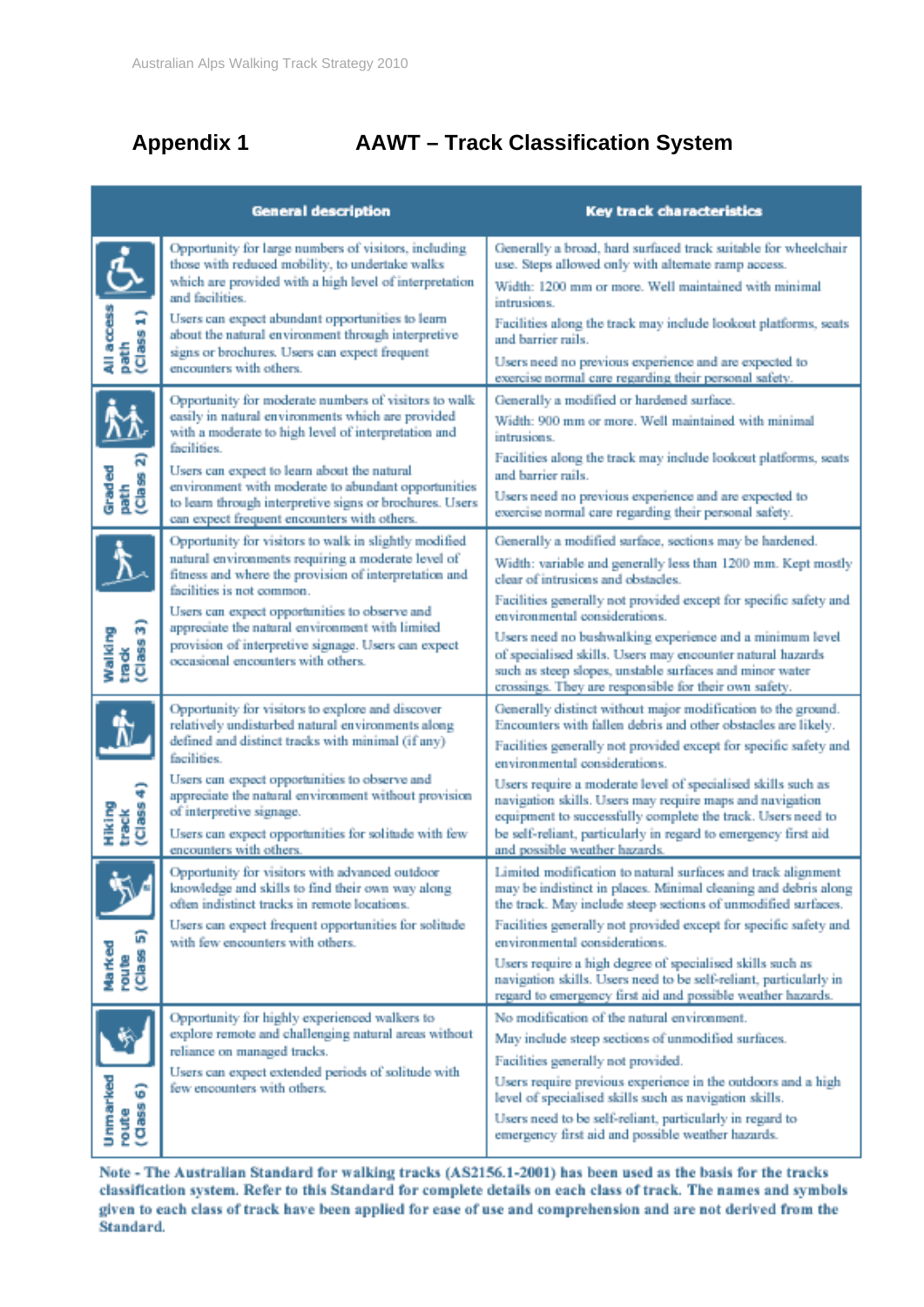#### **Appendix 2 AAWT – Major Signage inventory management**

Trackhead Information boards will be maintained at Walhalla and Namadgi Visitor Centre. Additional signs and information may be installed at key access points along the AAWT.

| Location                               | Sign         | <b>Status &amp; Actions</b>                                        |                                                                |                              |  |
|----------------------------------------|--------------|--------------------------------------------------------------------|----------------------------------------------------------------|------------------------------|--|
|                                        | style*       | <b>Dec 2003</b>                                                    | <b>Jul 2008</b>                                                | <b>March 2010</b>            |  |
| <b>Victoria</b>                        |              |                                                                    |                                                                |                              |  |
| Walhalla                               | $\mathsf T$  | Possible<br>upgrade of<br>panel<br>required                        |                                                                | Key Access<br>sign installed |  |
| Mt Erica Carpark                       | Κ            | Stolen                                                             |                                                                |                              |  |
| Mt Skene                               | K            | Stolen                                                             | <b>Key Access</b><br>sign relocated<br>to King Billy<br>Saddle |                              |  |
| Mt Loch Carpark                        | K            | Removed for<br>maintenance                                         |                                                                |                              |  |
| Cope Hut                               | K            | Currently out<br>of date                                           | <b>Key Access</b><br>sign installed                            |                              |  |
| <b>Taylors Crossing</b>                | K            | Burnt;<br>Midway<br>recognition<br>necessary                       |                                                                |                              |  |
| <b>New South Wales</b>                 |              |                                                                    |                                                                |                              |  |
| Dead Horse Gap                         | I            | Yes                                                                |                                                                |                              |  |
| <b>Charlotte Pass</b>                  | I            | Yes                                                                |                                                                |                              |  |
| <b>Guthega Power</b><br><b>Station</b> | $\mathbf{I}$ | Yes                                                                |                                                                |                              |  |
| Kiandra                                | K            | Tailor to suit<br>day users                                        |                                                                |                              |  |
| <b>Boundary Creek</b>                  |              | New stand<br>for<br>reinstallation                                 |                                                                |                              |  |
| <b>ACT</b>                             |              |                                                                    |                                                                |                              |  |
| <b>Orroral Valley</b>                  | $\mathbf{I}$ | Removed for<br>maintenance<br>- aggressive<br>area; out of<br>date |                                                                |                              |  |
| Namadgi Visitor<br>Centre              | T            | Yes                                                                |                                                                |                              |  |

\*

T = Trackhead sign – Major stand-alone sign/shelter primarily highlighting AAWT

 $K$  = Key access sign – low profile sign at popular sites to highlight access to AAWT

I = Interpretation sign – AAWT information integrated into interpretation signage at site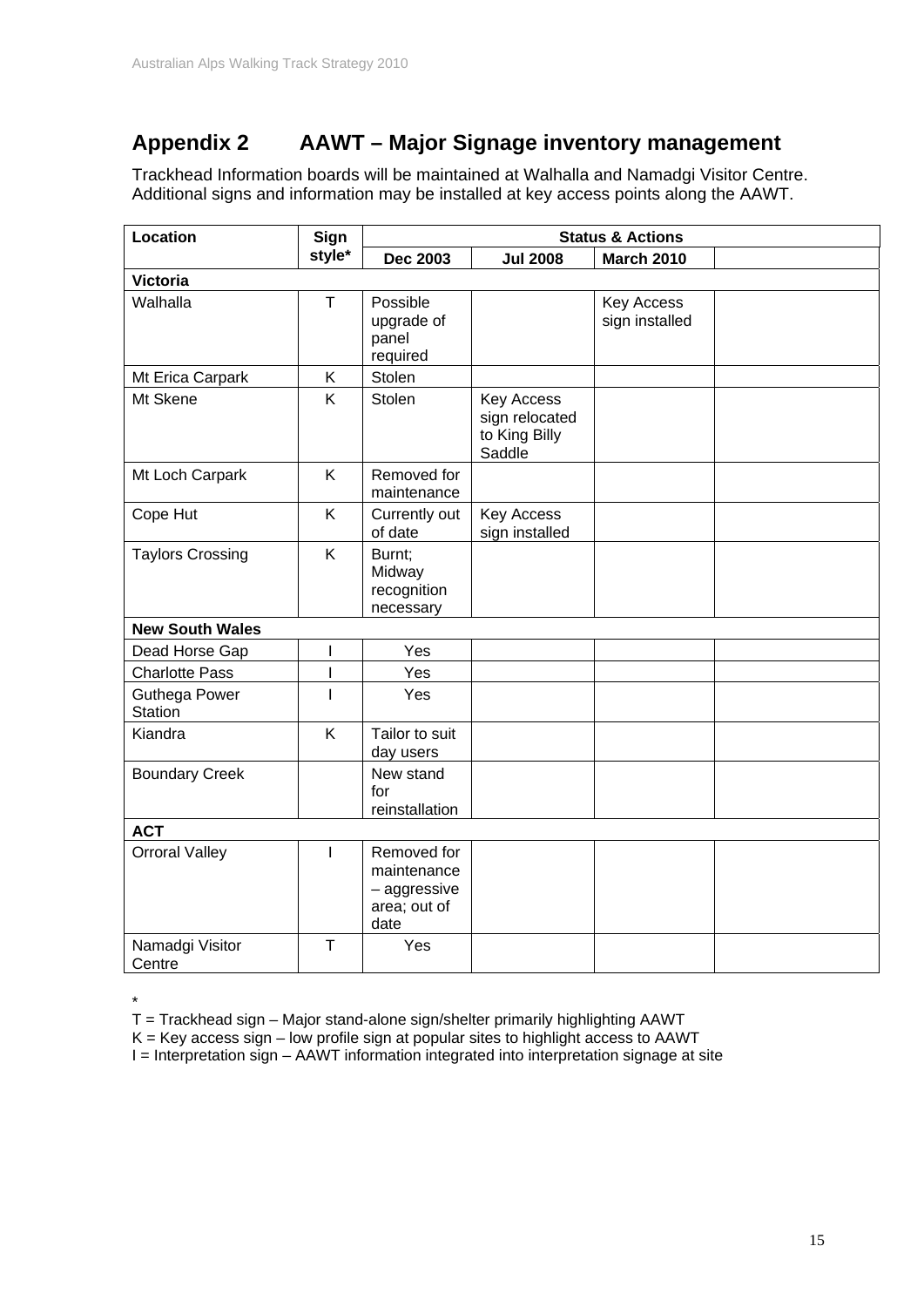#### **Appendix 3 Permits and conditions**

#### **Baw Baw National Park**

- Fire ban restrictions apply.
- Fuel stoves only on the Baw Baw Plateau and above 1200 metres (above Mt Erica carpark)
- Fires in fire places only.
- Limit of 12 people per group on Baw Baw plateau (management plan recommendation).

#### **Thompson River Water Supply Catchment**

- Camping permitted only at three locations
- Camping permitted for 3 consecutive nights only in the Catchment
- Fire regulations under the Forest Act
- Fire ban restrictions apply.

#### **Alpine National Park**

- Fuel stoves only on the Mount Bogong Massif and Mount Feathertop and approaches (including Vallejo Gantner Hut and Mt Howitt)
- Fire ban restrictions apply
- Fires in fireplaces only.

#### **Kosciuszko National Park**

- Fuel stoves only above and near the tree line
- No camping in the glacial lakes catchment
- Fire ban restrictions apply.

#### **Namadgi National Park**

- Permit is required to camp in the Corin sub-catchment.
- Conditions: Camping not permitted within 1kim of Corin Dam, camping not permitted within 100m of the Cotter River, camping not permitted within 500m of Cotter Hut Fishing prohibited

Maximum group size is 6

Maximum 24 in the Catchment at any one time.

- Permit to Burn required for campfires.
- Fire ban restrictions apply.

Though it is not intended to introduce permits or special conditions to use the Australian Alps Walking Track, the relevant management authorities may introduce new permits, conditions and regulations to all park visitors along popular or particularly sensitive sections of track corresponding to the AAWT.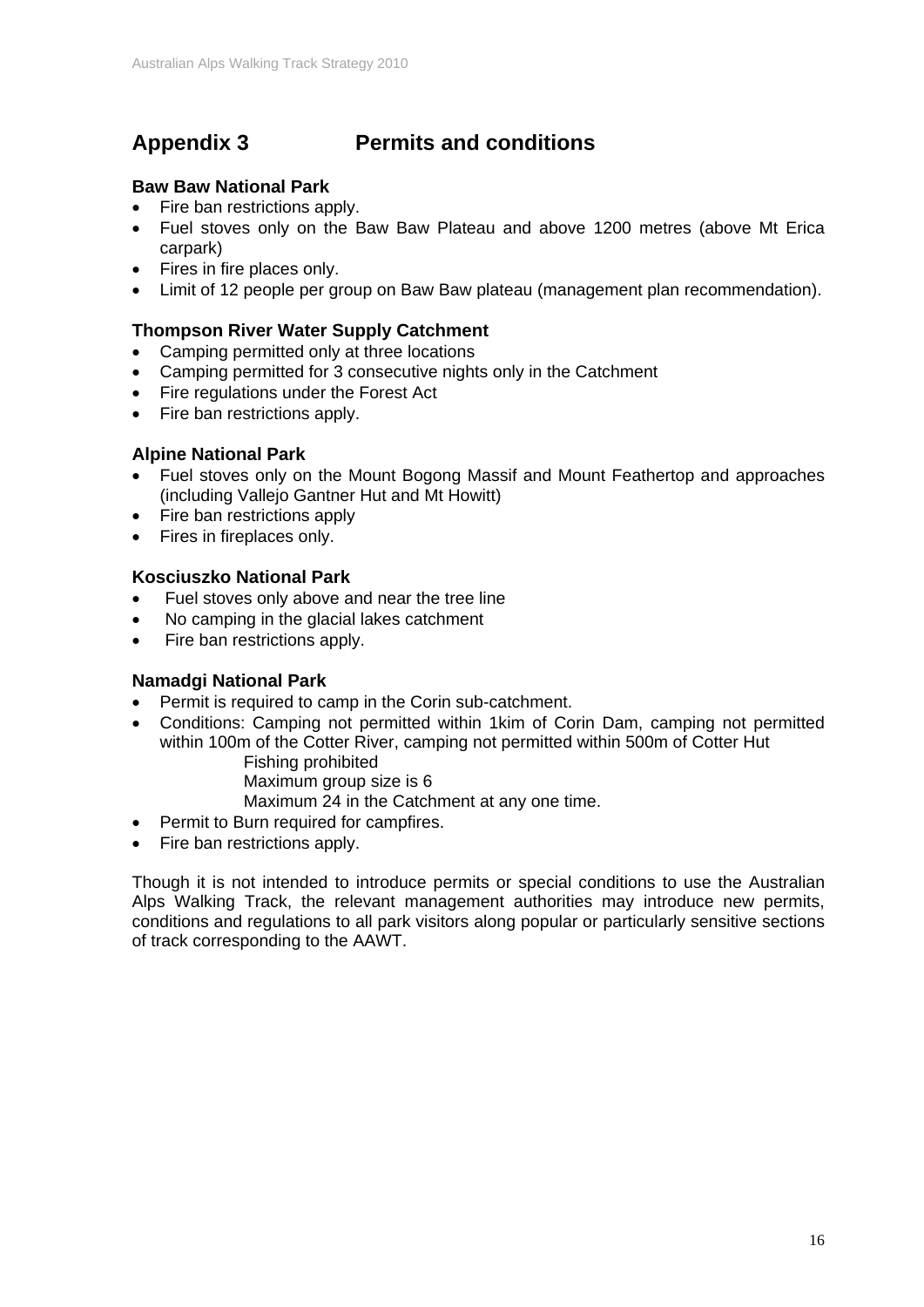#### **Appendix 4 Track sign & marking standards**

#### **AAWT Totems**

- **Intersection totems** 0.5 1.0 m high, square section approx 125mm X 125mm square totem displaying the AANP's logo and 2x AAWT arrows is to be placed at all intersections along the AAWT. The arrows on the totem will face the walker and indicate both directions of travel.
- **Confirmation totems** 0.5 1.0 m high, 125 200 mm X 50mm totem displaying one AAWT arrow will be placed 50m either side of the intersection as confirmation of AAWT direction.

Along vehicle tracks open to the public (i.e. 4WD) totems are to be installed at intersections so they are obvious to people on foot but, if possible, not in vehicles. This should reduce the level of vandalism and removal of logo for souvenirs.

#### **AAWT Navigational Aid Signs**

- Wilderness Entry/Boundary Signs (see Wilderness)
	- Razor Viking Wilderness
	- Cobberas and Pilot Wilderness
	- Jagungal Wilderness
	- Bimberi Wilderness
- Discrete signs, similar to the Wilderness Entry signs, may be necessary to describe routes through untracked or difficult navigation areas.
	- navigational signs will be maintained on the Murrumbidgee River and Port Phillip Trail either end of the Dairyman's Creek untracked section (KNP)
	- untracked areas where navigational signs are installed will be monitored to make sure unwanted tracks do not appear as a result of the signs.

**AAWT Markers** (yellow triangular markers 105-110 mm base to apex)

AAWT track markers are intended to improve direction identification in areas of poor track definition within Victoria and other areas where necessary .

- Where the Track is following a well defined vehicle (i.e. Barry Mountains Road) or walking track (i.e. Baw Baw Plateau, Bogong High Plains), *only* AAWT intersection and confirming totems will be required.
- Additional marking will be necessary if the Track is;
	- following a faint foot pad in a forested area;
	- in untracked forested areas, or;
	- as confirmation of the Australian Alps Walking Track, maximum of 2-3 per kilometre.

#### **Fixing of Markers**

- Markers are not to be attached to signs.
- Markers to be placed at right angles to the track or line of sight, be clearly visible and with the apex pointing toward the direction to be followed.
- *In Victoria*, yellow markers may be attached to trees, 2m above ground level. In these cases, a 20mm gap should be left between the marker and the outer bark of the tree during attachment.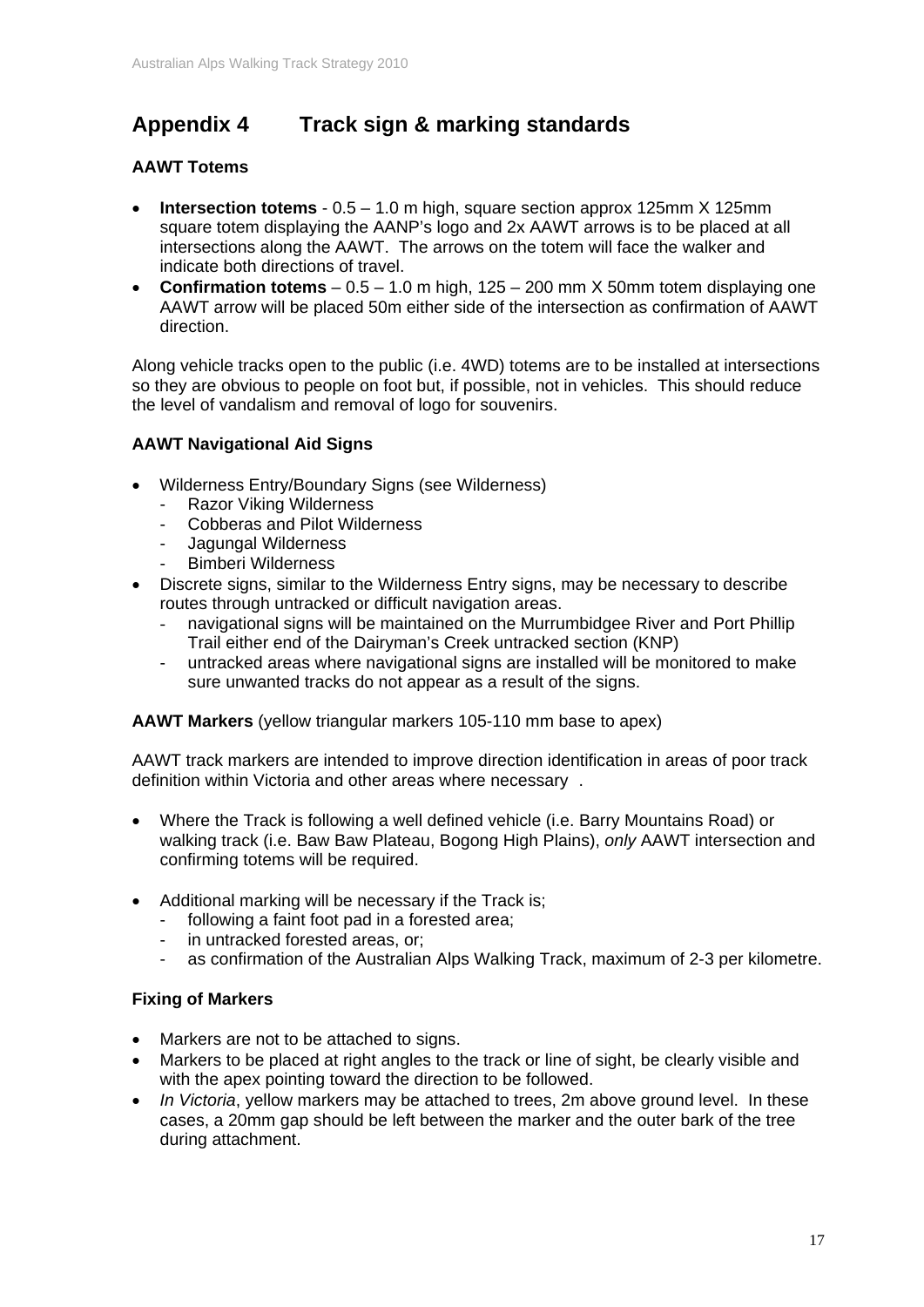Markers to be attached using *two*, 75mm galvanised nails, one above the other (i.e. using vertical holes only), to reduce the likelihood of the marker being deformed by lateral tree growth.

#### **Frequency of Markers**

Only the minimum number of markers required to identify the route will to be used:

- i. in forested areas where only a faint foot pad exists markers should be placed on an 'as needs' basis, indicating the direction as required.
- ii. in forested untracked areas markers should be placed within line of sight.
- iii. in areas with multiple and confusing animal pads, markers may need to be placed quite frequently

#### **Wilderness Areas**

The AAWT passes through 5 Wilderness Areas, the Razor/Viking, Cobberas, Pilot, Jagungal and Bimberi.

- In wilderness areas the AAWT will generally be unmarked. Markers will only be used in exceptional circumstances (eg. where significant confusion in route might otherwise occur and safety is an issue), and will be kept to a minimum.
- Where other safety signage exists (e.g. road naming signs) AAWT signs may be attached to these signs to confirm the direction of the AAWT.
- Wilderness entry signs will be located close to wilderness boundaries to explain that the AAWT is unmarked through these areas.
- Wilderness entry signs may also be required where other walking or vehicle tracks intersect or abut the wilderness area, for example the Speculation Road and the Razor-Viking Wilderness.

#### **Maintenance of AAWT Signs & Markers**

Agencies are responsible for ordering and installation of AAWT signs and markers except where specifically provided under the Australian Alps national parks co-operative management program.

- It will be the responsibility of the relevant park staff to maintain the totems and signs in their area.
- Totems and signs will be maintained according to these Guidelines.

In Victoria some isolated sections of the former Alpine Walking Track route may retain the non standard yellow diamond markers. These markers will be removed where they create confusion from the current route or with exact direction of the track. Otherwise they may be retained in areas away from the official AAWT as part of an historic record.

Standard AAWT yellow marker will be used in accordance with the guidelines:

- in forested areas where there is only a faint foot pad
- in forested untracked areas
- in tracked areas, maximum 2-3 markers per kilometre.
- more frequently where confusion exists due to a multiplicity of animal tracks.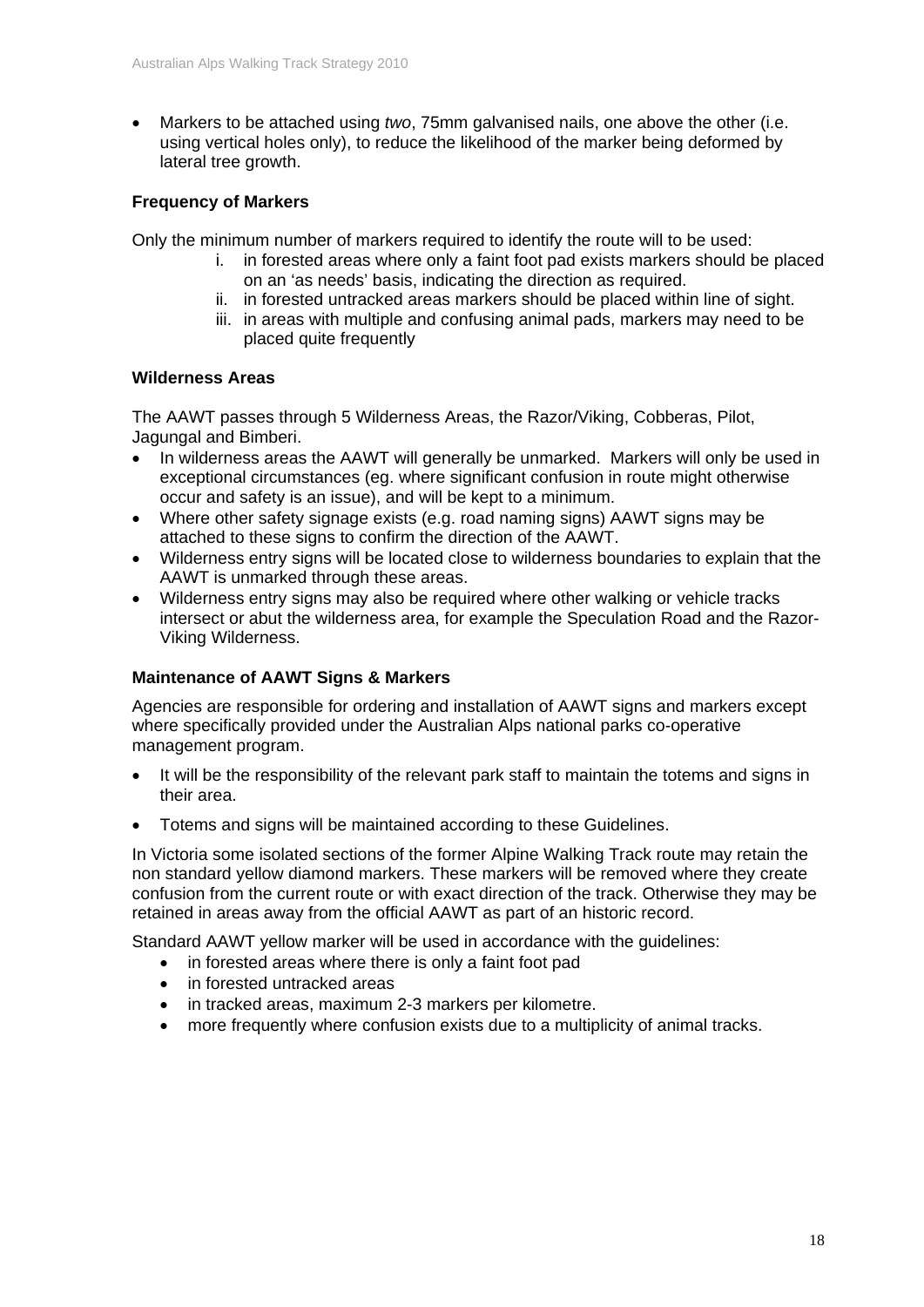